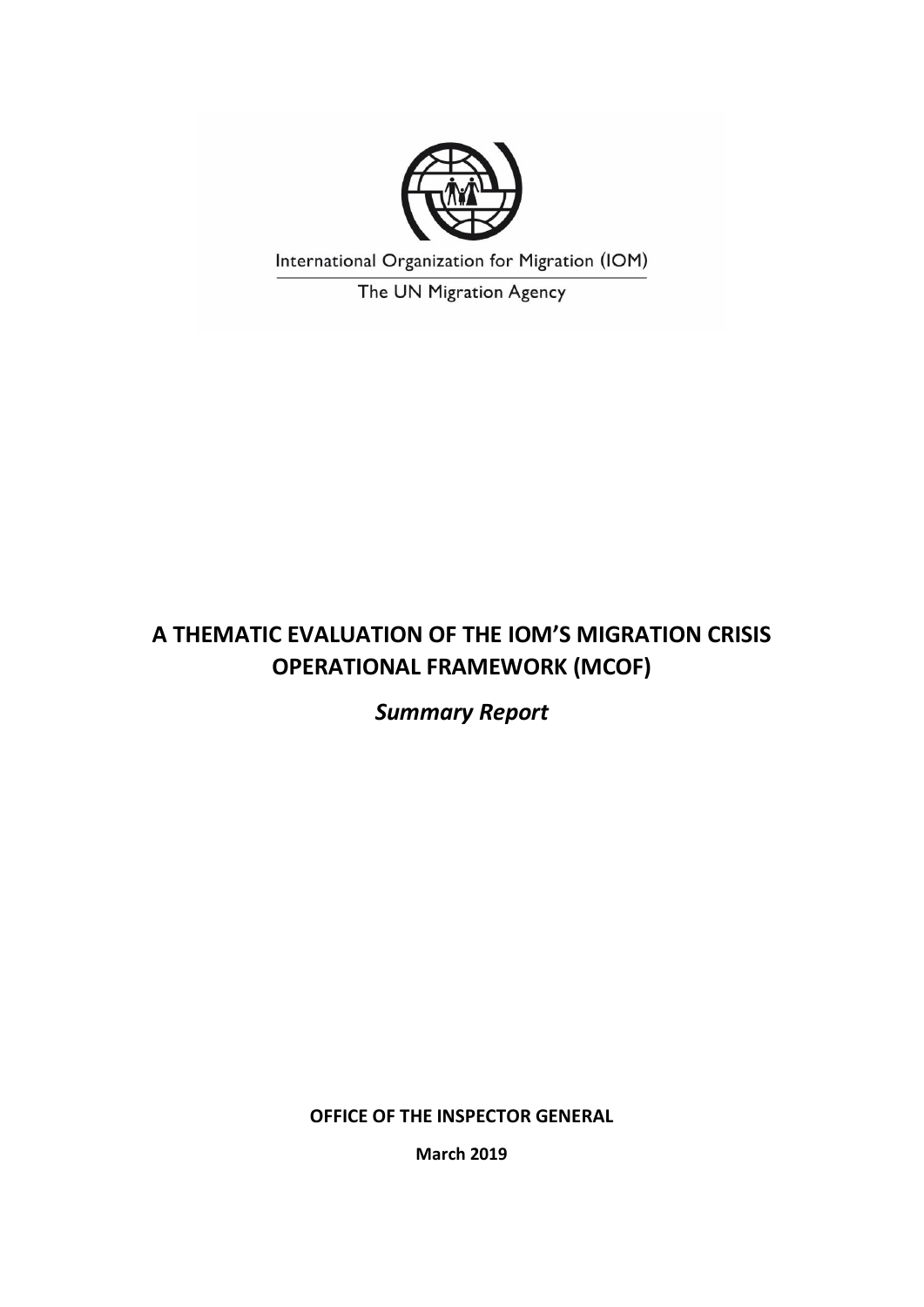Evaluation period: November 2012 – November 2018 Evaluation type: Internal independent thematic evaluation Commissioned by: IOM Global scope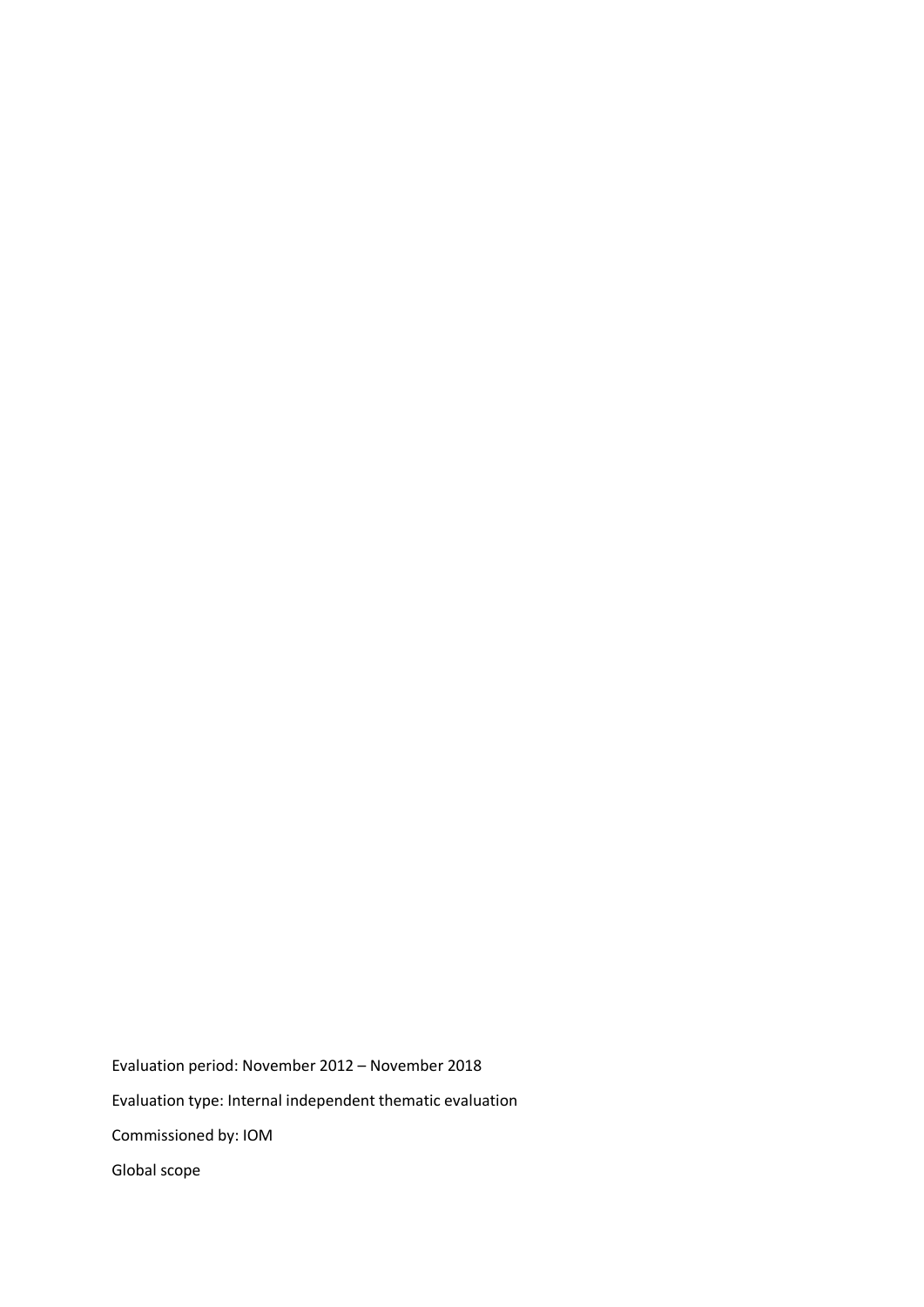## **SUMMARY REPORT ON THE THEMATIC EVALUATION OF THE IOM'S MIGRATION CRISIS OPERATIONAL FRAMEWORK**

## **Background**

Contemporary crises caused by natural or man-made disasters are characterized by complex and often large-scale migration flows both within and across the borders of affected countries. The patterns of mobility during a crisis, which often shift alongside changing contextual factors and dynamics on the ground, involve significant vulnerabilities for individuals and affected communities. For example, Libya – a country of destination and transit for regular and irregular migrants from the Saharan and Sahel regions – experienced high levels of forced migration during the 2011 revolution. The crisis was compounded by armed confrontations (2014-2016) and resurgent bouts of instability and violence since 2017, which have led to continued internal displacement and other complex migratory flows (e.g. labour migrants, migrants seeking onward travel to Europe, migrants who are long-term residents of the country, and returning internally displaced persons (IDPs)). However, existing international, regional and national level frameworks do not recognize all patterns of mobility during crises such as that in Libya.

It is against this background and the awareness that crisis-related migration flows are growing in scale and complexity that the IOM developed the MCOF, which was endorsed by Member States in November 2012 through Resolution No. 1243. The Operational Framework is based on the understanding that States bear the primary responsibility to protect and assist crisis-affected persons residing on their territory in a manner consistent with international humanitarian and human rights law. Upon their request and with their consent, IOM supports Member States to fulfil these responsibilities. Specifically, the MCOF was developed with the intention to improve and systematize the way in which IOM supports its Member States and partners in responding to the assistance and protection needs of crisis-affected populations.

As outlined in the IOM Council Resolution No. 1243, IOM is to report to the Council on a regular basis on the application of the MCOF. However, apart from two short assessments on the application of the Operational Framework (2013 and 2015) and brief discussions in the yearly reports to the IOM Standing Committee on Programmes and Finance (SCPF), a comprehensive evaluation of the MCOF has not been carried out. In addition, since the adoption of the MCOF, a series of developments have taken place on the international scene in the humanitarian, peace and security, and development fields, including IOM joining the UN system in September 2016. It is against this background, as well as the importance of the MCOF for responding to crises and for managing IOM's responses in such contexts, that the present thematic evaluation was conducted.

## **Findings of the Evaluation**

## **RELEVANCE**

The MCOF was developed based on IOM's operational experiences, in particular the Libyan crisis response in 2011, and in compliance with IOM's mandate, the 12-point strategy, and other internal policies, frameworks, strategies, guidelines and standard operating procedures(SOPs). Most IOM staff at Headquarters (HQ) that participated in the evaluation exercise reported IOM policies, frameworks, strategies, SOPs, programmes and fundraising efforts as promoting the MCOF as a reference tool for crisis management and post-crisis transition and recovery. Figure 1 provides an overview of the institutional and strategic relevance of the MCOF. Operationally, further efforts are required, as demonstrated by the limited number of existing MCOF strategic plans, especially at the Country Office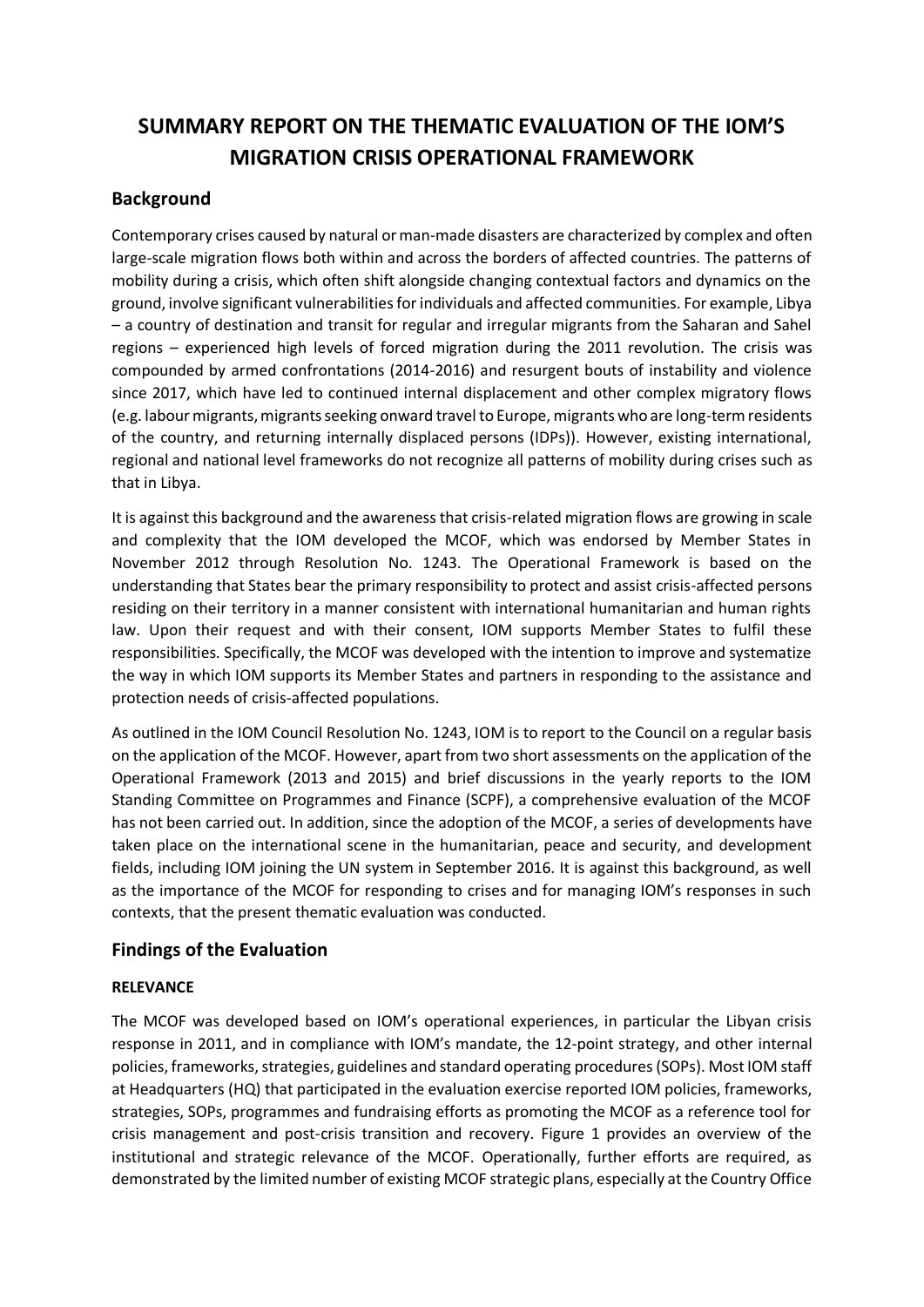(CO) level, to ensure that the MCOF remains relevant. Most participating IOM staff at HQ, Regional Offices (ROs) and COs reported being familiar with the MCOF, however, to different degrees, highlighting the need for more training and awareness-raising activities. Nevertheless, the MCOF is perceived as having supported a comprehensive approach to crises, helped address cross-cutting issues and accounted for context-specific factors such as key political events and processes, and the social and economic consequences of crises.

Overall, the MCOF and those developed at the RO and CO levels have helped IOM achieve the four objectives of the Operational Framework at these respective levels, with the fourth objective faring best (i.e. MCOF has helped IOM build on its partnerships with States, international organizations, and other relevant actors in the fields of humanitarian response, migration, peace and security, and development) at all levels (CO, RO and HQ). In contrast, the ten Member States that participated in this evaluation found the MCOF as having helped IOM first and foremost improve and systematize its response to migration crises by bringing together its different sectors of assistance within a pragmatic and evolving approach (Objective 1). Utility-wise, IOM staff at HQ, ROs and COs reportedly use the MCOF: a) to justify and clarify IOM's activities; b) build new and sustain existing partnerships; c) as an internal reference, guidance, and background information; d) for programming; e) to inform national policies, strategies, plans and institutions; and f) for planning purposes. However, several barriers were identified by IOM staff, especially internal ones when it comes to using the MCOF in responding in a comprehensive way to mobility dimensions of a crisis (e.g. a lack of understanding about the value of the MCOF in crises situations). Externally, one of the barriers to using the MCOF is the existence of other strategies and systems such as the Humanitarian Country Team (HCT) coordination system and the cluster approach. However, the MCOF is reportedly most effective for facilitating collaboration with governments, followed by donors, and less so with United Nations (UN) agencies and nongovernmental organizations (NGOs) and civil society actors.

#### **EFFICIENCY**

Looking at how resources have been converted into outputs, data reveals that few IOM staff at the country and regional levels have in fact analysed the financial and administrative requirements for effectively applying the MCOF in implementing preparedness, response, and transition and recovery activities. This is in part explained by the fact that the implementation of the MCOF at these levels does not always imply additional allocation of resources. However, as the MCOF is a tool for fostering improved internal coordination and programmatic coherence at all levels, a strengthening of the internal coordination mechanisms and the allocation of resources on a consistent and ongoing basis are required for undertaking comprehensive assessments and developing response strategies at different stages of a crisis with mobility dimensions, including in anticipation of or in the wake of a crisis situation.

#### **OUTCOME AND IMPACT**

At the institutional and strategic level, almost half of the participating Chiefs of Mission (CoMs), Regional Directors (RDs), Senior Management and departmental staff at HQ mentioned that MCOF has helped reinforce IOM's position as the leading agency on displacement and migration crises. When looking at whether and how the perception of governments/Member States, donors and UN agencies has changed regarding the usefulness of the MCOF as a reference framework for preparedness, response, and transition and recovery efforts in crisis situations since its approval in 2012, the lack of assessments of the MCOF rendered this question difficult for IOM staff to answer. At the operational level, most IOM staff at the COs and ROs that have reportedly applied the MCOF, along with the IOM staff at the HQ level, viewed the MCOF as being a useful reference tool in preparedness, response,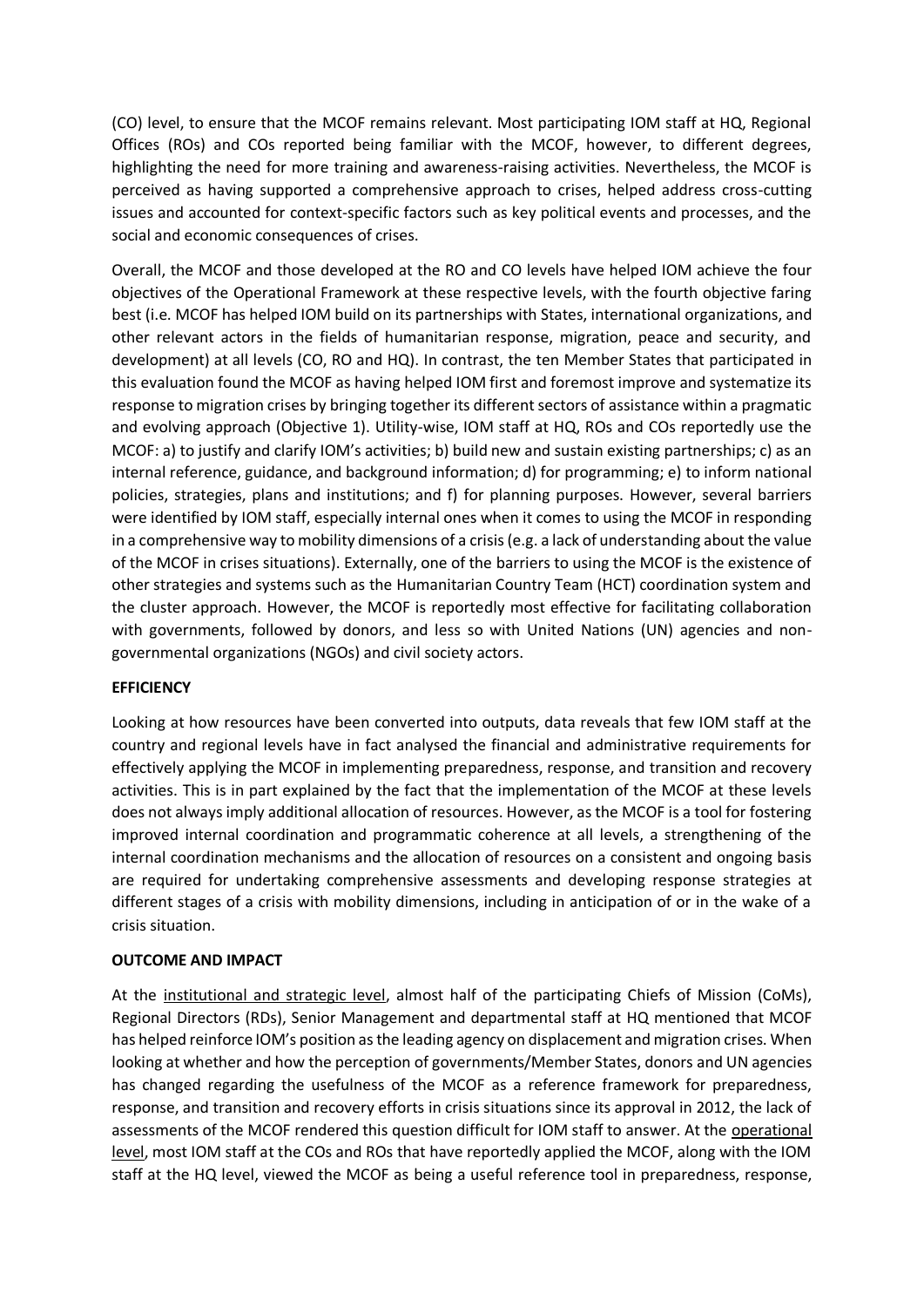transition and recovery, and migration management initiatives in their respective contexts by increasing IOM's credibility. Other reported outcomes and impacts of the MCOF at the global, regional, and country levels include increased stakeholder: a) awareness about and the knowledge and capacity to prepare, respond to, and transition and recover from a crisis situation; and b) interest in obtaining IOM support for preparing, responding to, and transitioning and recovering from crisis situations.

## **Conclusions and Recommendations**

Overall, the findings reveal that the MCOF remains an institutionally and strategically relevant document for the Organization. While the Framework has been found to be an effective tool in the few cases where it has been applied, greater efforts are still required to increase its operational use, relevance, effectiveness, efficiency, outcomes and impact. Moving forward, this evaluation recommends a reflection around two options that emerged from the evaluation (for more details, see next page).

For either option, the MCOF will need to be reviewed and revised. Once updated, the MCOF should be shared and discussed with Member States, as appropriate. Institutionally and strategically, IOM may need to better define its mandate in crises situations (i.e. articulate its comparative advantage), which may also help avoid running into conflicts with external partners when applying the MCOF. Likewise, if IOM has the intention to reinforce its position as a reference to addressing mobility dimensions in crisis contexts, the Migration Crisis Working Papers may be essential to achieve that. Revising the MCOF should be done against all the developments that have taken place since 2012, internally and externally, in the humanitarian, transition and development fields, for example, updating the 15 sectors of assistance based on the realities on the ground (e.g. the inclusion of WASH and humanitarian protection as sectors) and possibly including more development-oriented sectors (e.g. livelihood and employment generation). Moreover, MCOF should be mainstreamed in all future relevant IOM policies, strategies and frameworks. Similar to better defining IOM's mandate in crises situations and what it will take the lead on, the Organization needs to reflect upon the use of the concept of "migration crisis" and consider using another term in the title and body of the document. "Migration crisis" can lead to the understanding that migration leads to crises which is not what IOM intends to convey through this term, but rather the migration dimensions that emerge in crisis situations. Operationally, an internal reflection is also recommended for exploring the usefulness of and the purposes that the MCOF serves given the existence of other strategies and systems, such as the Cluster System and HRPs, that IOM currently applies and engages in. Moreover, given the variation in staff familiarity with the MCOF, more trainings and awareness-raising efforts should be considered, especially at the CO and RO levels.

Once revised and updated, IOM should share and discuss the MCOF with Member States, as appropriate. Following its adoption, the Operational Framework will need to be systematically rolledout internally at all levels of the Organization and externally with governments and other key stakeholders to ensure buy-in and knowledge about it, as well as to promote its use either as a strategic plan or an institutional tool/reference guide. The option that will be selected in terms of the purpose of the MCOF will determine which of the recommendations presented in this report should be considered moving forward at the institutional, strategic and operational levels. The following is a broad discussion of the key the recommendations for each option, the details for which can be found in the body of the report.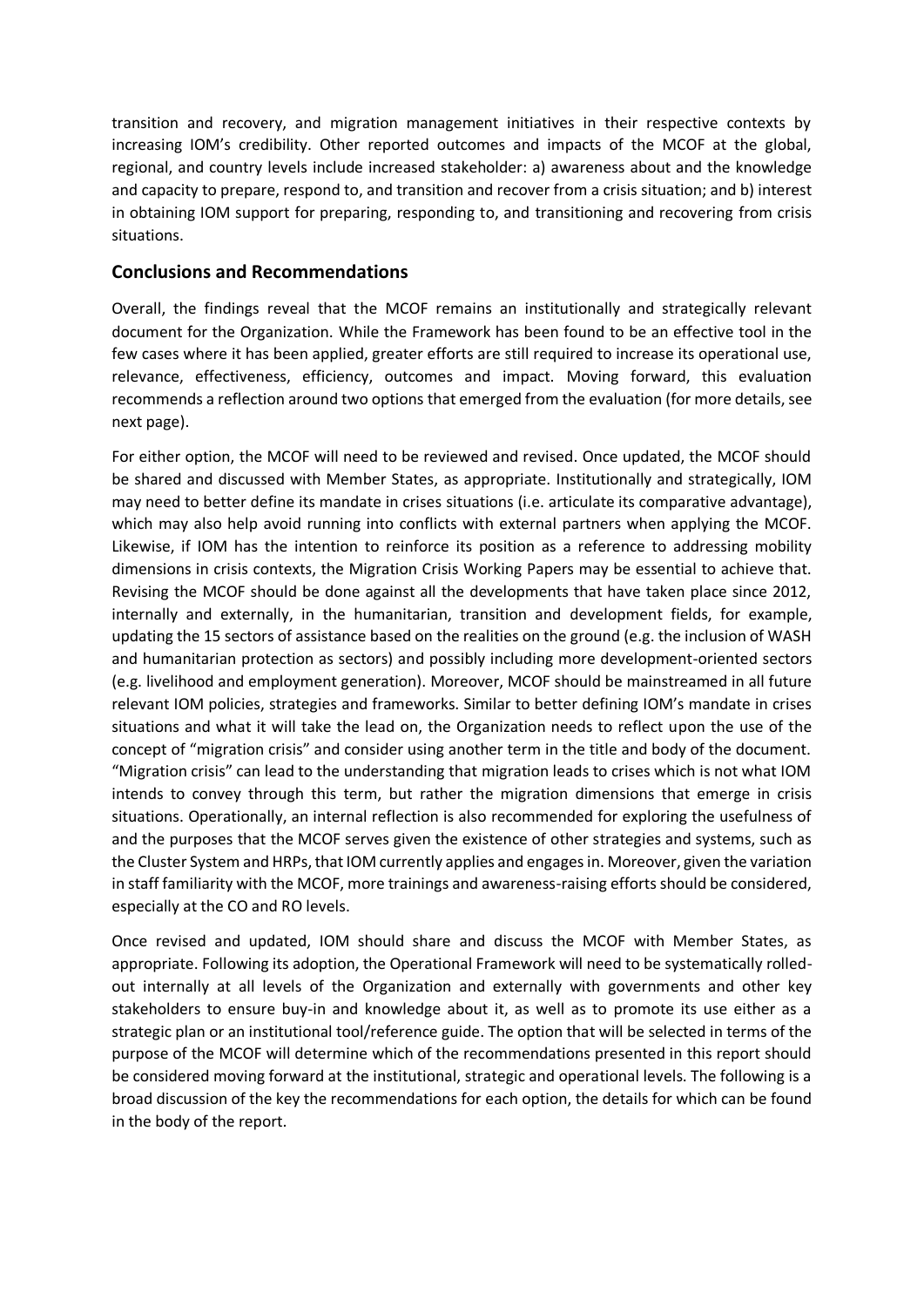## **Option One: In consultation with ROs and DOE, require COs, within a specific timeframe, to develop or adapt existing strategic plans for crisis response informed by the application of the MCOF.**

If it is decided, in consultation with Member States that the MCOF, approved through the IOM Council Resolution No. 1243, should continue being used in the format of a strategic plan for crisis response, internal coordination mechanisms between different departments and/or units at the HQ, RO and CO levels need to be strengthened and sufficient human and financial resources allocated. The latter are required for conducting comprehensive assessments and developing or adapting existing response strategies at different stages of a crisis, including in anticipation of or in the wake of such an event. For MCOF strategic plans especially, integrating existing national strategies, plans and frameworks may help establish linkages between the governments, humanitarian and/or development community and what IOM is doing in a given context. In turn, promoting the strategic plans in IOM country strategies, project documents and discussions with external partners and donors may strengthen and increase partnerships and funding. As part of its institutionalization, IOM may consider making it mandatory that all project proposals, at a minimum in crisis contexts, have a paragraph on how the project fits under the MCOF and its contribution towards one or more of the strategic objectives. The IOM may consider developing some tip sheets or key messages that field staff can use towards these purposes. Continuous mentoring and guidance from HQ and the ROs is crucial for institutionalizing the MCOF. One-off trainings or simply sharing documents about the MCOF are not sufficient for staff to understand the MCOF and be able to apply it in their work. In this regard, the MCOF online training should be made mandatory for all new staff as part of their induction, as well as for (senior) staff already on board. This should be followed-up on with more tailored face-to-face training to maintain and build upon the knowledge and skills of IOM staff. Similarly, workshops and joint-capacity assessments need to be regularly organized with relevant governments and partners to strengthen their capacities in preparedness for, response to, and transition and recovery from crisis situations. Finally, existing MCOF management and related monitoring mechanisms require further improvement if these are to be effective for reporting on specific and the overall performance and impact of the Operational Framework, as well as to generate recommendations for future strategic moves, including resource mobilization.

## **Option Two: Maintain the MCOF mainly as an institutional tool/reference guide for comprehensive, coherent and synergetic operational responses and strategic planning, and for other purposes, including donor relations.**

If it is decided, in consultation with Member States that the MCOF should be kept mainly as an institutional tool/reference guide for comprehensive, coherent and synergetic operational responses and strategic planning, and for other purposes, including donor relations, internal and external communication products will need to be updated and/or developed to convey the content of the MCOF in a practical, user-friendly way. The information products will then need to be continuously shared to keep IOM staff, Member States and external partners informed about and interested in the Operational Framework. Towards this end, the products should be translated, as appropriate, so that they can reach these target audiences in the various regions around the world where IOM is active.

Given the evolvements internationally in the humanitarian and developments fields, such as IOM joining the UN system in 2016 and the current changes underway in how the UN development system works, as well as IOM's commitments since the adoption of the MCOF, this internal reflection and update of the Operational Framework is needed. This is especially the case if the Organization is to continue being at the forefront of operational, research, policy and advocacy efforts when it comes to addressing the mobility dimensions of crises.